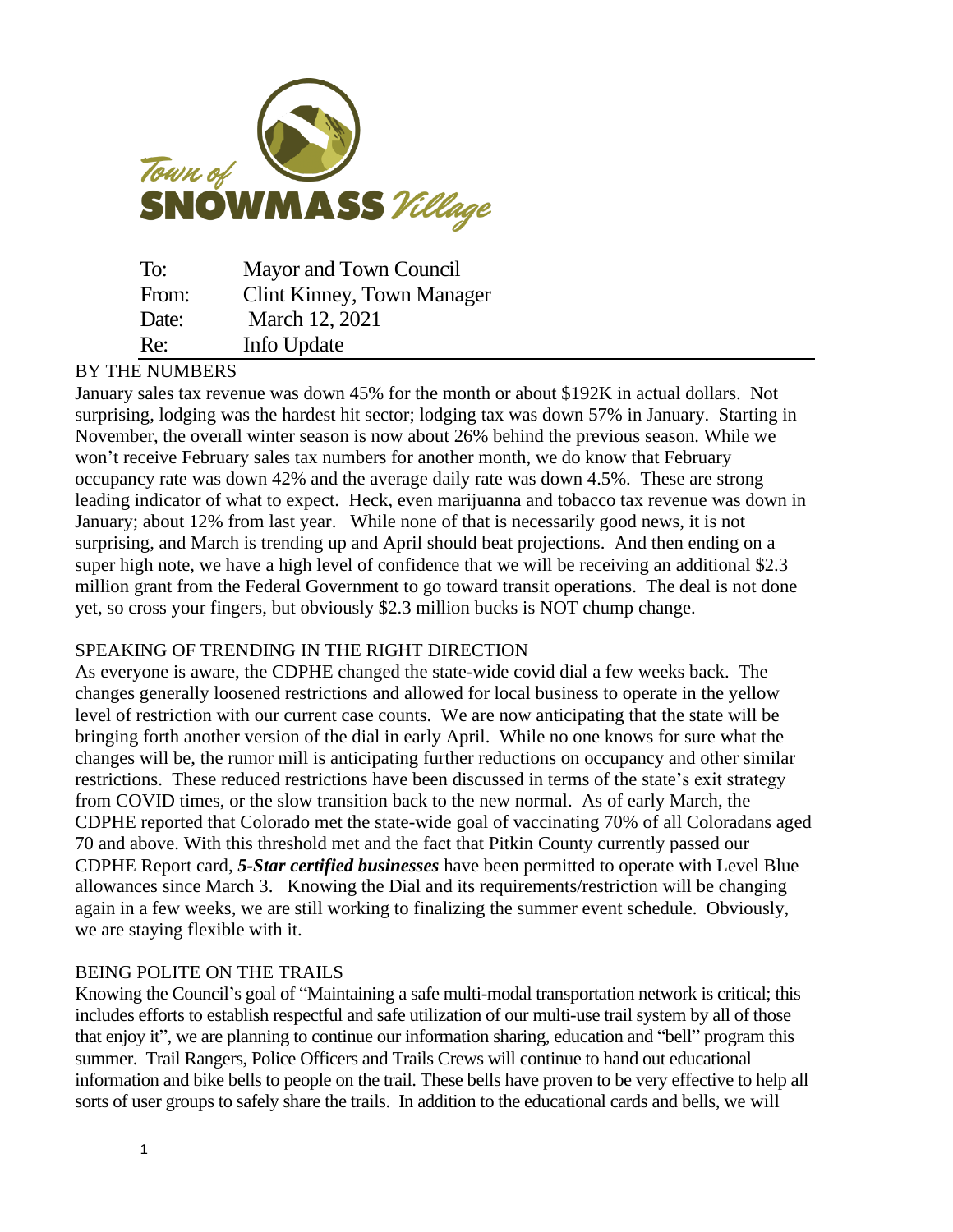continue to have temporary signage (foam board signs) and outreach and education at trailheads and hopefully some new kiosks. All of these efforts are also being coordinate with Pitkin County Trails.

## SWIM FAST, TAKE CHANCES

The Aspen High School girls did great at the regional meet last week. The team will soon be off to the state championship meet in Thorton. The state meet was supposed to be tomorrow (Saturday), but because of the impending storm, they moved to the meet to Monday. As such, I plan to be watching an exciting girls 3A High School Championship meet in place of attending the scheduled Council meeting. While I am away, Travis Elliott will be the Acting Town Manager.

# THE PEOPLE, ARE THEY A CHANG'N?

The Northwest Colorado Council of Governments (NWCCOG) and Colorado Association of Ski Towns (CAST) designed a survey to help us better understand in-and-outflow to our mountain communities. The survey expires 3/31/2021. We have shared this link through our standard channels, but please take a moment to share the link with your constituents & participate in this regional survey. Here is a note from CAST and NWCOG:

Have you noticed that the usual seasonal pattern of visitor in-and-outflow to our mountain communities seems to have changed during COVID? Does it seem that more people are here all the time? If so, you are not alone. There is much anecdotal experience leading to this conclusion. But to what extent is the migration "really happening" and are changes here to stay or will things shift when the pandemic eases? Gathering input from our residents – new and existing, full-time and part-time – is the goal of a new project to better understand if these shifts are here to stay and, if so, how we can best meet community needs.

A regional research project entitled "Mountain Migration" funded by the Northwest Colorado Council of Governments (NWCCOG) and Colorado Association of Ski Towns (CAST) is geared to help local leaders better understand these trends. Research has begun, and Pitkin County residents are encouraged to complete the survey at: [www.polco.us/nwccog-survey](http://www.polco.us/nwccog-survey) 

## TID BITS

- The BOCC received the Town Council's recommendation for who you would like to see serve on the BOH. They are working through their appointment process now, they may need a recommendation from the Town Council for who you would like to serve as an alternate on the BOH, but we will not know for a while.
- Summer is coming. We are hiring for lots of positions at the Recreation Center. If you know someone looking for a summer gig, send the cool kids our way.
- Pitkin County is setting a joint meeting on April  $20<sup>th</sup> (4-6 pm)$  between the County, Aspen, TOSV and the Forest Service (Kevin Warner) to discuss the upcoming wildfire season and Maroon Bells summer plans. Please let Rhonda know if you are available to attend this virtual meeting.
- We put the RFP out to bid for the stairway project connecting Brush Creek Lane to Brush Creek Road.